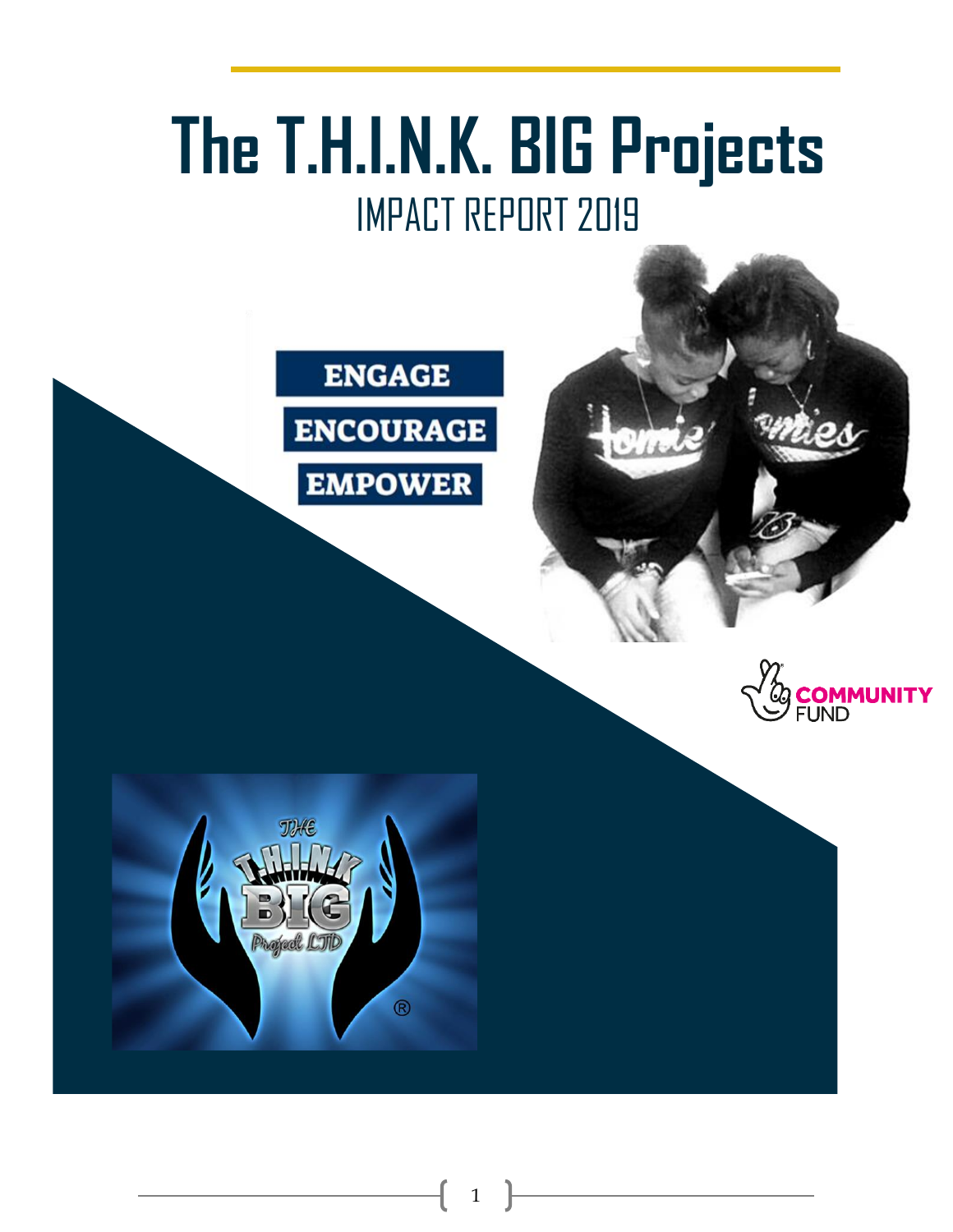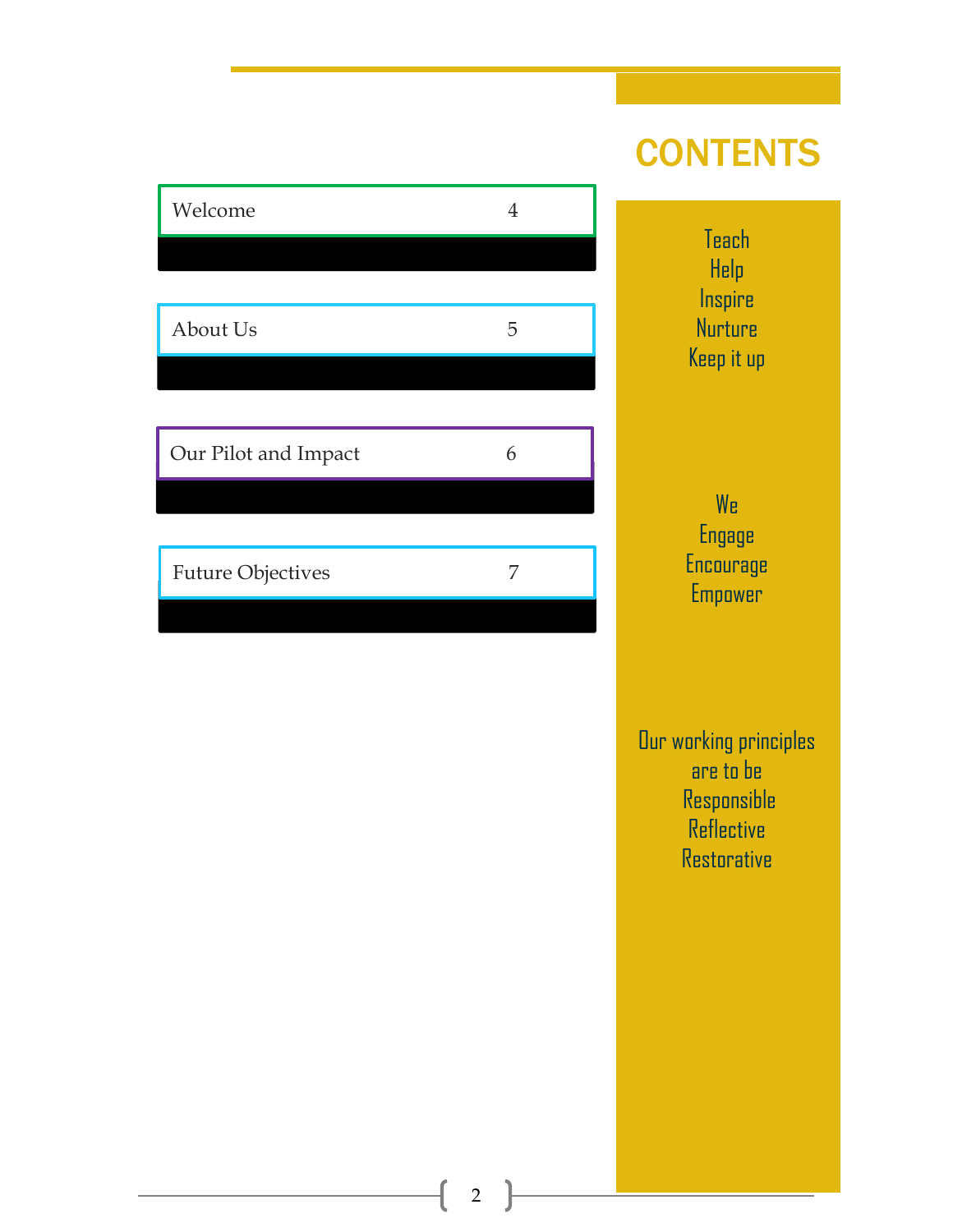### **WELCOME**

### We want to challenge a system that is broken for many.

The T.H.I.N.K. BIG Project was created to rebuild and restore deprived communities and boost personal development. We aim to create a range of products and services to promote outstanding practice with professionals that support individuals in reaching their full potential.

We believe every child matters and early intervention is key.

The objectives of The T.H.I.N.K. BIG Project are to:

- Improve mentoring and pastoral care practice in sectors that support young people
- Provide products and services that support all individuals' learning and development
- Create a safe and therapeutic hub that supports both young people and adults
- Build partnerships and networks within the community

2019 marks the year we started our ambitious journey in making changes in a system that is failing many. We are looking to continue our work and expand on our objectives in reaching more young people and increasing our impact.

To be successful in maximising impact, we feel that a holistic approach needs to be taken which each approach needs to be contextualised to the individuals it serves; the culture needs to be open, while being thought-provoking and innovative. We are passionate about what we do, inclusive in who we support, and holistic in our approach. This theory is backed up by our working practice called the 3Rs principle. This is to be *–*

### Responsible | Reflective | Restorative

This working practice promotes a culture that allows professionals, young people, and parents to take responsibility for their actions, reflect on practice or approaches and ensure that relationships have a restorative approach.

W<sub>R</sub> Engage Encourage Empower

Our working principles are to be **Responsible Reflective Restorative** 

3

**Teach** Help **Inspire Nurture** Keep it up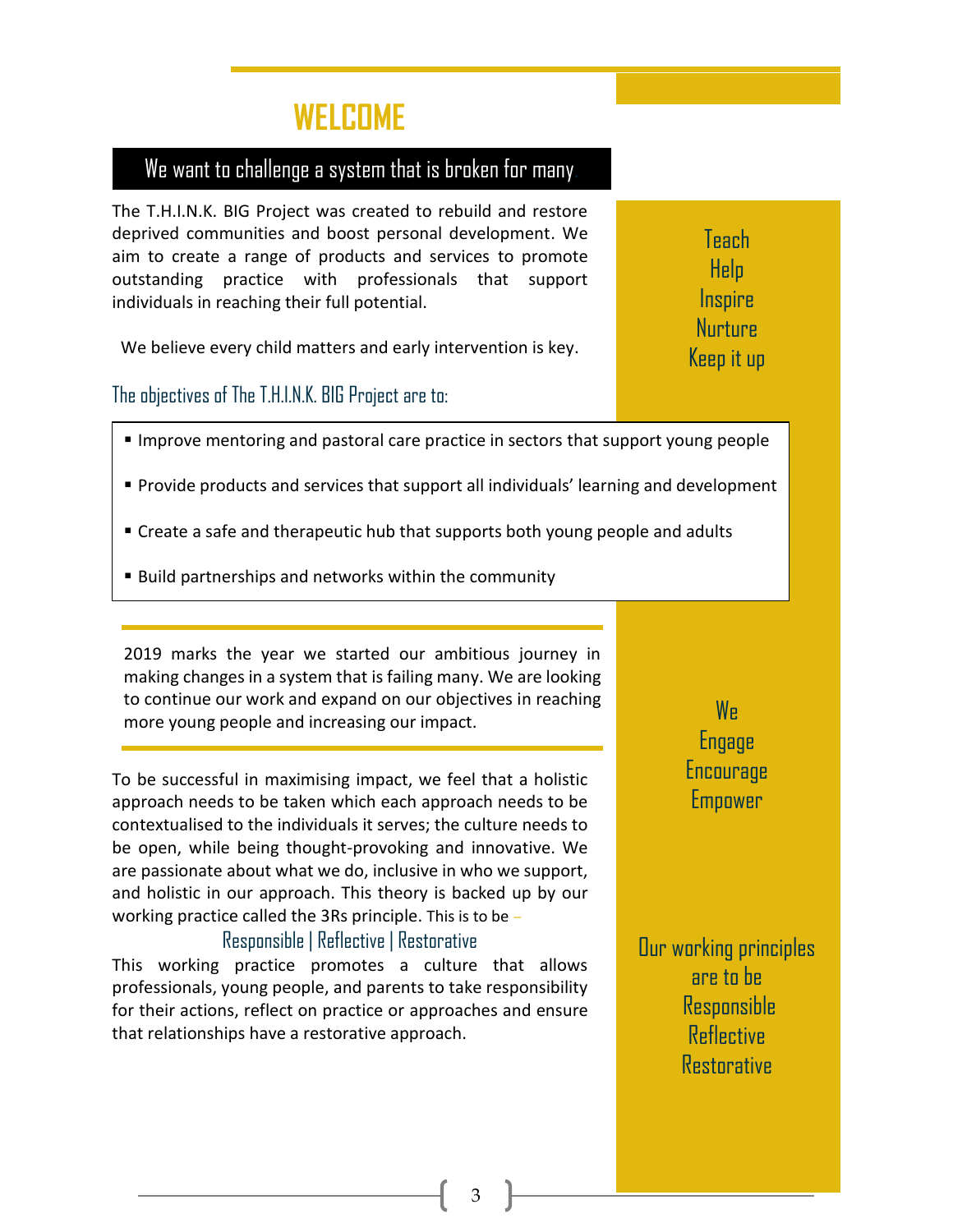### **About Us**

The T.H.I.N.K. BIG Project is an organisation that wants to improve mentoring, pastoral care, and trauma-informed practice delivery in professionals.



Teach Help **Inspire** Nurture Keep it up

#### Our Vison

Is to provide a safe space that both young people and adults receive various training, support, and access to services to assist with development and opportunities within deprive communities.

Our Ethos



4

All our products and services are created with the aims to meet all three parts of a cycle that we believe will bring change. The theory behind this is that the first step in supporting any individual is that you must engage them in their own development. Once engaged, you can encourage them to keep going to build on their skill sets, and learn new ones, then empower them to use their talents and skills to reach their full potential. This theory is backed up by our working practice called the 3Rs principle.

> *We promote that working practice must be Responsible | Reflective | Restorative*

W<sub>R</sub> Engage Encourage **Empower** 

Our working principles are to be **Responsible** Reflective **Restorative**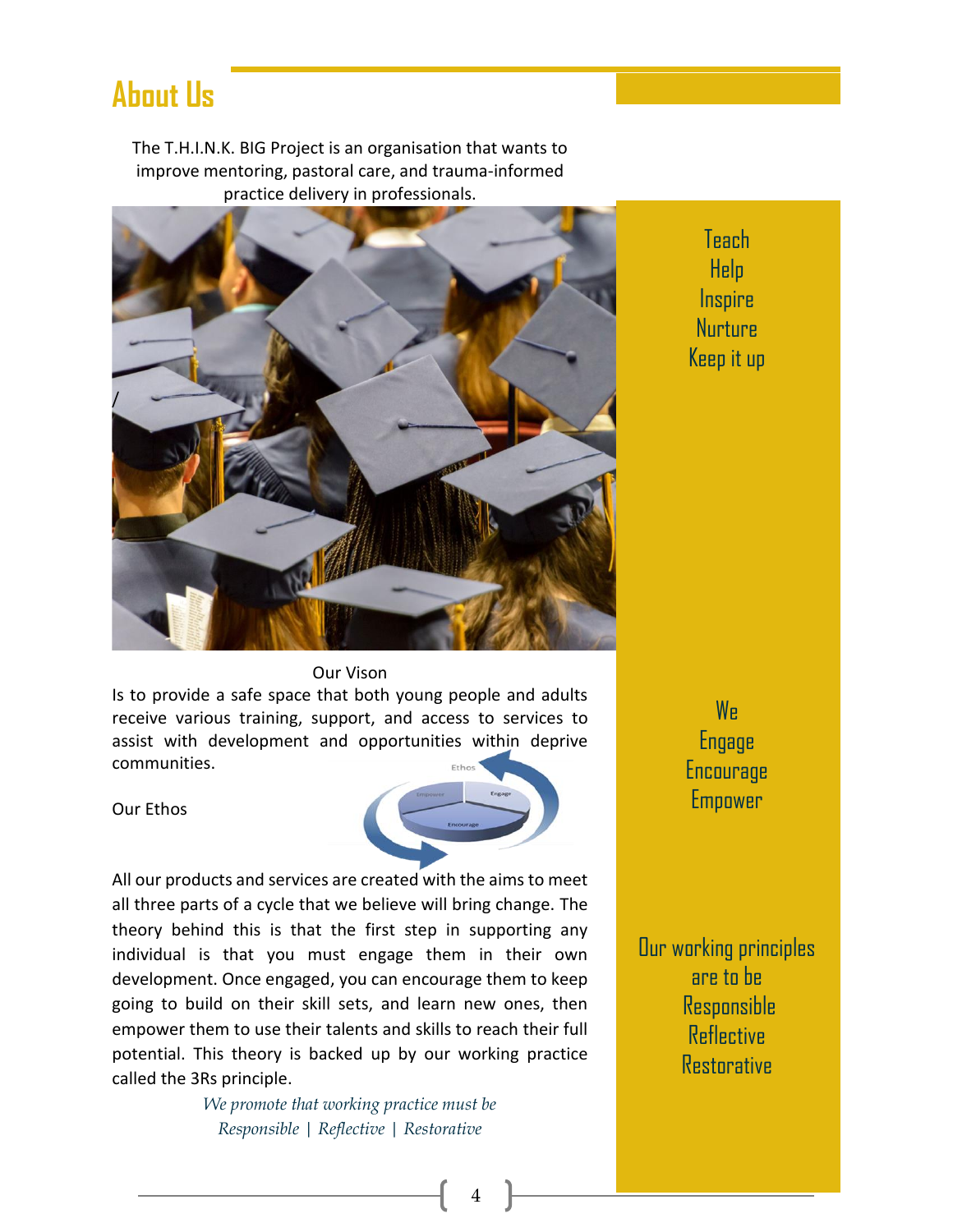#### Our Development Areas

Our model promotes holistic development and cover four key areas of development that is measured in our mentoring and support given to any individual. The model is a foundation of attribute building. The more developmental areas an individual has this will highlight the skills and attributes the individual has or developed.

#### **Measuring development impact**

When measuring development, we break this down into three progression categories as shown next to the holistic model. The idea behind this is that there are various levels of impact which will be different for all individuals' dependent on their own individual circumstances.



| <b>Prevalent Impact</b>                                                                                 | <b>Significant Impact</b>                                                                                             | Valuable Impact                                                                                           |
|---------------------------------------------------------------------------------------------------------|-----------------------------------------------------------------------------------------------------------------------|-----------------------------------------------------------------------------------------------------------|
| This is when the<br>individual makes<br>two or more<br>improvements in<br>any developmental<br>category | This is when the<br>individual makes<br>two or more<br>improvements in<br>at least two<br>developmental<br>categories | This is when the<br>individual makes<br>two or more<br>improvements in<br>all developmental<br>categories |

©2019 The T.H.I.N.K. BIG PROJECT

Teach Help **Inspire** Nurture Keep it up

W<sub>R</sub> Engage **Encourage Empower** 

Our working principles are to be **Responsible** Reflective **Restorative** 

5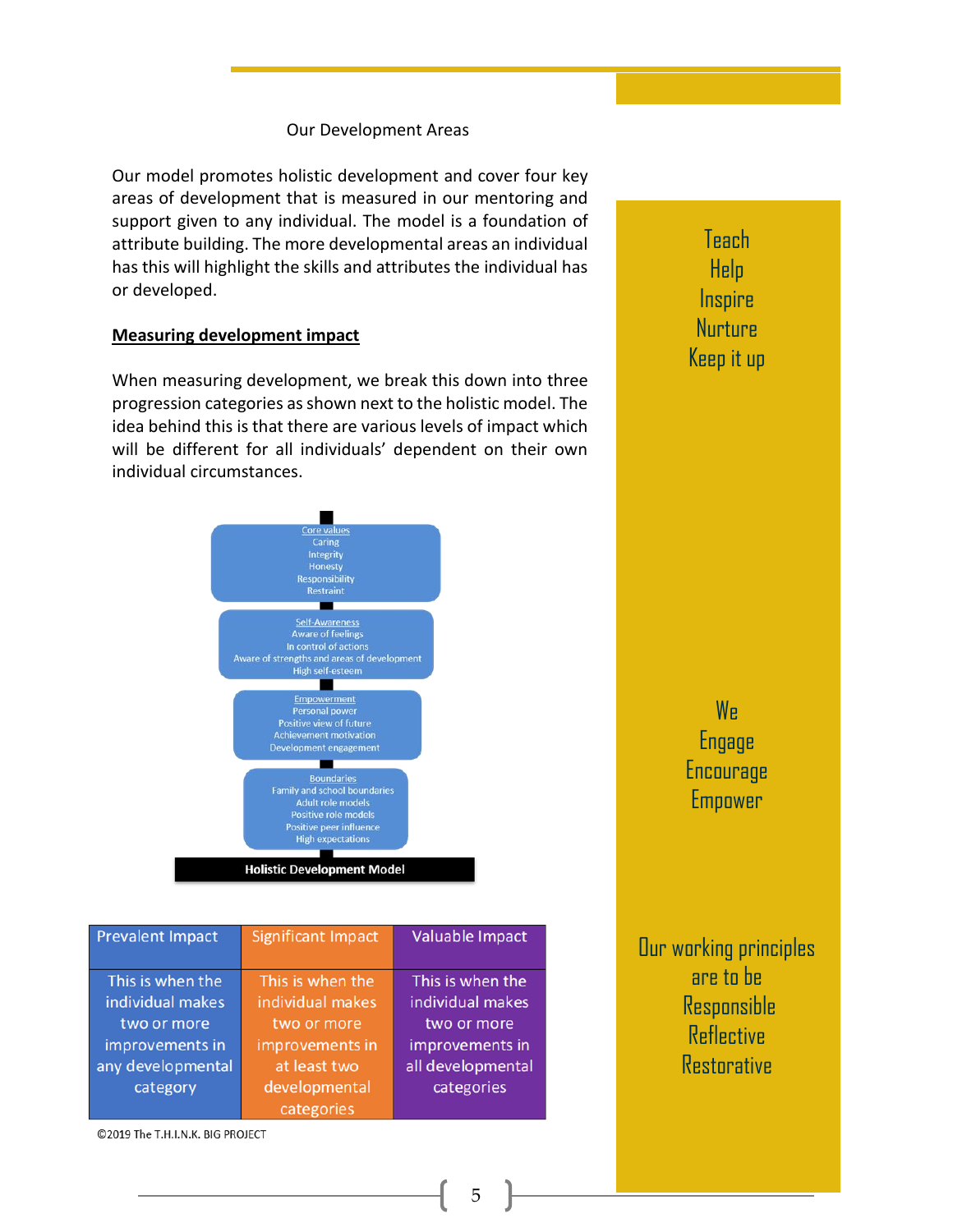## **Our Pilot and Impact**

This year we started with the objective of improving mentoring delivery and we choose to pilot our mentoring resources. The resources where offered to organisations that mentor young people to be used as early intervention for a range of support needs. The offer was to schools in deprived areas. The pilot showed great impact and provided valuable evaluating on how best we support young people and organisations. We served two boroughs with a total of 77 young people two of which was mentoring by the founder. **82%** made significant positive progress.



Teach Help **Inspire** Nurture Keep it up

W<sub>R</sub> Engage **Encourage** Empower

### *Feedback from beneficiaries*

### **Centre of change**

Our mentors really like the resources and agree they are very useful to use as supporting material.

### **Parent view from 1:1 mentoring**

Gemma has changed my sons' life. My son does not trust easy and he quickly stuck a relationship with her that is growing. In such a short space her impact has been second to none and she has supported his development in many ways. I am incredibly grateful to her.

### **Young persons' view**

I feel very lucky to have a mentor as Gemma. I have someone I trust and helps with in a lot of things.

6

Our working principles are to be **Responsible Reflective Restorative**